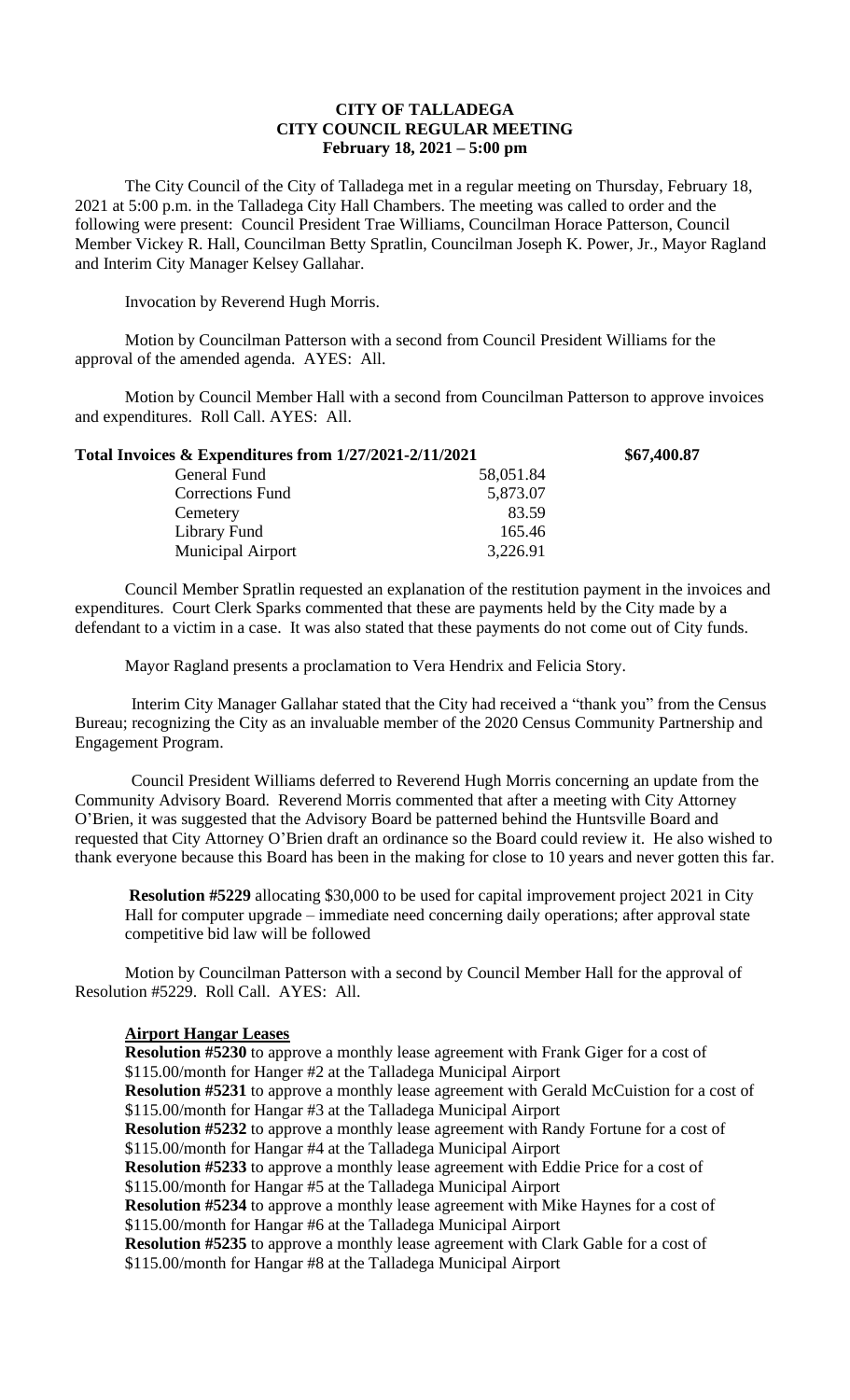**Resolution #5236** to approve a monthly lease agreement with Don Young for a cost of \$115.00/month for Hangar #9 at the Talladega Municipal Airport **Resolution #5237** to approve a monthly lease agreement with Gold Dust Flying for cost of \$115.00/month for Hangar #10 at the Talladega Municipal Airport **Resolution #5238** to approve a monthly lease agreement with Richard Chesson for a cost of \$150.00/month for Hangar #12 at the Talladega Municipal Airport **Resolution #5239** to approve a monthly lease agreement with Amanda Air for a cost of \$150.00/month for Hangar #14 at the Talladega Municipal Airport **Resolution #5240** to approve a monthly lease agreement with Robert Parker for a cost of \$150.00/month for Hangar #15 at the Talladega Municipal Airport **Resolution #5241** to approve a monthly lease agreement with Gary Dale Lawrence for a cost of \$150.00/month for Hangar #16 at the Talladega Municipal Airport **Resolution #5242** to approve a monthly lease agreement with Ross Chandler for a cost of \$150.00/month for Hangar #17 at the Talladega Municipal Airport **Resolution #5243** to approve a monthly lease agreement with Richard Woodruff for a cost of \$150.00/month for Hangar #19 at the Talladega Municipal Airport **Resolution #5244** to approve a monthly lease agreement with Eddie Bryant for a cost of \$87.50/month for Hangar #20 at the Talladega Municipal Airport **Resolution #5245** to approve a monthly lease agreement with Harold E. Knapp Jr. for a cost of \$87.50/month for Hangar #20 at the Talladega Municipal Airport **Resolution #5246** to approve a monthly lease agreement with John Burgin for a cost of \$150.00/month for Hangar #21 at the Talladega Municipal Airport **Resolution #5247** to approve a monthly lease agreement with Jim Williams for a cost of \$150.00/month for Hangar #22 at the Talladega Municipal Airport **Resolution #5248** to approve a monthly lease agreement with Paul Street for a cost of \$125.00/month for Hangar #24 at the Talladega Municipal Airport **Resolution #5249** to approve a monthly lease agreement with Bill Morrow for a cost of \$125.00/month for Hangar #25 at the Talladega Municipal Airport **Resolution #5250** to approve a monthly lease agreement with Arthur Tucker for a cost of \$125.00/month for Hangar #26 at the Talladega Municipal Airport **Resolution #5251** to approve a monthly lease agreement with G&G for a cost of \$125.00/month for Hangar #27 at the Talladega Municipal Airport **Resolution #5252** to approve a monthly lease agreement with George Hicks Construction for a cost of \$125.00/month for Hangar #29 at the Talladega Municipal Airport **Resolution #5253** to approve a monthly lease agreement with Rickey Moore for a cost of \$185.00/month for Hangar #30 at the Talladega Municipal Airport **Resolution #5254** to approve a monthly lease agreement with Robert E. Turner for a cost of \$185.00/month for Hangar #32 at the Talladega Municipal Airport **Resolution #5255** to approve a monthly lease agreement with Jeff Cochran for a cost of \$185.00/month for Hangar #33 at the Talladega Municipal Airport **Resolution #5256** to approve a monthly lease agreement with Mike Sylvester for a cost of \$185.00/month for Hangar #35 at the Talladega Municipal Airport **Resolution #5257** to approve a monthly lease agreement with Richard Woodruff for a cost of \$175.00/month for Hangar #37 at the Talladega Municipal Airport **Resolution #5258** to approve a monthly lease agreement with Randy Durley for a cost of \$175.00/month for Hangar #38 at the Talladega Municipal Airport **Resolution #5259** to approve a monthly lease agreement with Jet Tracks INC for a cost of \$175.00/month for Hangar #39 at the Talladega Municipal Airport **Resolution #5260** to approve a monthly lease agreement with Antique Airlines for a cost of \$175.00/month for Hangar #40 at the Talladega Municipal Airport

*Resolution #5230 to #5260 were not considered.*

**Resolution #5261** to approve an agreement with Pyro Shows for the July 4<sup>th</sup> fireworks for a cost of \$12,000

Motion by Councilman Patterson with a second from Council Member Spratlin for the approval of Resolution #5261. Roll Call. AYES: All.

**Resolution #5262** to approve a Special Event Use Agreement with Talladega Bottling Works, LLC and/or Big Barn artists group, LLC for a cost of \$100.00